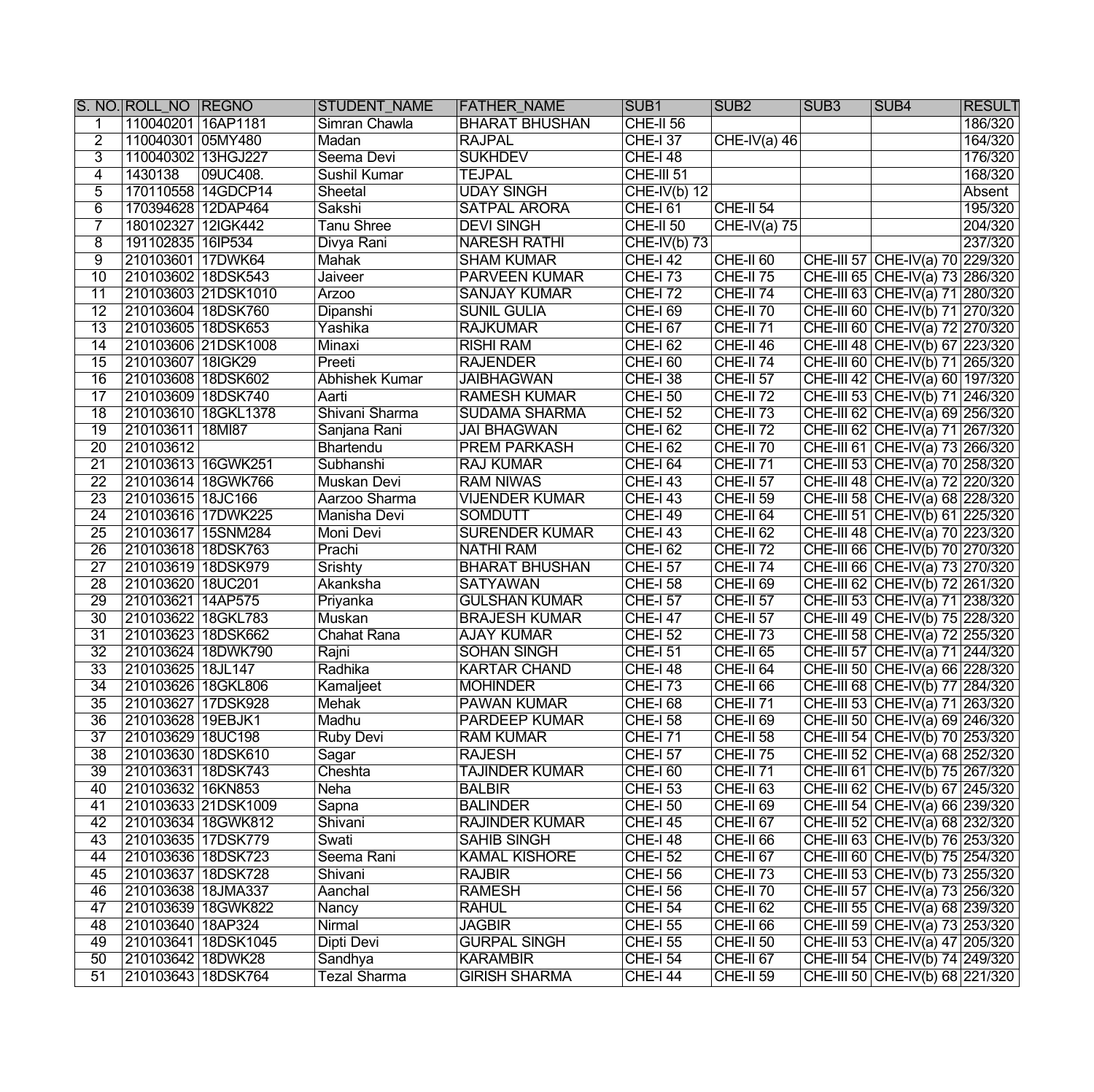| 52              | 210103644   18JMA362                                | Sonia Rani          | <b>JORA SINGH</b>                  | <b>CHE-I 46</b>                    | <b>CHE-II 62</b>           | CHE-III 56 CHE-IV(a) 63 227/320                                   |
|-----------------|-----------------------------------------------------|---------------------|------------------------------------|------------------------------------|----------------------------|-------------------------------------------------------------------|
| $\overline{53}$ | 210103701 16AP1113                                  | Charu Dureja        | <b>DHARAM CHAND DUREJ CHE-I 67</b> |                                    | CHE-II <sub>68</sub>       | CHE-III 62 CHE-IV(a) 75 272/320                                   |
| 54              | 210103702 18AP323                                   | Tannu               | <b>RAJESH</b>                      | <b>CHE-166</b>                     | CHE-II <sub>66</sub>       | CHE-III 55 CHE-IV(a) 77 264/320                                   |
| $\overline{55}$ | 210103703 18DSK589                                  | Kanta               | <b>SHYAM LAL</b>                   | <b>CHE-I 59</b>                    | <b>CHE-II 65</b>           | CHE-III 52 CHE-IV(a) 75 251/320                                   |
| $\overline{56}$ | 210103704 17SP412                                   | Sameeksha           | SHER BAHADUR SINGH CHE-I 45        |                                    | CHE-II <sub>61</sub>       | CHE-III 46 CHE-IV(a) 75 227/320                                   |
| $\overline{57}$ | 210103705 18IP528                                   | Ankita Singh        | <b>INDAL SINGH</b>                 | <b>CHE-I 53</b>                    | <b>CHE-II 58</b>           | CHE-III 46 CHE-IV(a) 76 233/320                                   |
| $\overline{58}$ | 210103706 17SP312                                   | Yash Jain           | <b>RAJESH JAIN</b>                 | <b>CHE-I 52</b>                    | <b>CHE-II 65</b>           | CHE-III 54 CHE-IV(b) 76 247/320                                   |
| $\overline{59}$ | 210103707 16AP1070                                  | <b>Ritu Sharma</b>  | <b>SURENDER SHARMA</b>             | <b>CHE-I 58</b>                    | CHE-II <sub>60</sub>       | CHE-III 59 CHE-IV(a) 72 249/320                                   |
| 60              | 210103708 18AP341                                   | Tannu               | <b>DILAWAR</b>                     | <b>CHE-I 58</b>                    | CHE-II <sub>64</sub>       | CHE-III 58 CHE-IV(a) 73 253/320                                   |
| 61              | 210103709 18SP313                                   | <b>Ritesh</b>       | <b>RAMESH KUMAR</b>                | <b>CHE-I 56</b>                    | <b>CHE-II 63</b>           | CHE-III 52 CHE-IV(a) 73 244/320                                   |
| 62              | 210103710 18GKL577                                  | Rachna              | <b>VIJENDER SINGH</b>              | <b>CHE-I 49</b>                    | $CHE-II 62$                | CHE-III 55 CHE-IV(a) 77 243/320                                   |
| 63              | 210103711 17AP434                                   | Neha                | <b>CHARAN SINGH</b>                | <b>CHE-I 55</b>                    | CHE-II <sub>68</sub>       | CHE-III 59 CHE-IV(a) 77 259/320                                   |
| 64              | 210103712 17DSK771                                  | Himanshi            | <b>RAMKUMAR</b>                    | <b>CHE-157</b>                     | $CHE-II 62$                | CHE-III 59 CHE-IV(b) 76 254/320                                   |
| 65              | 210103713 18IP517                                   | <b>Nisha Narwal</b> | <b>KRISHAN LAL</b>                 | <b>CHE-I 49</b>                    | CHE-II <sub>62</sub>       | CHE-III 54 CHE-IV(a) 73 238/320                                   |
| 66              | 210103714 18AP393                                   | Manisha             | <b>PURANMAL</b>                    | <b>CHE-164</b>                     | CHE-II <sub>62</sub>       | CHE-III 54 CHE-IV(a) 73 253/320                                   |
| 67              | 210103715 17DWK665                                  | Divya               | <b>NARENDER MANN</b>               | <b>CHE-I 55</b>                    | CHE-II 50                  | CHE-III 52 CHE-IV(a) 69 226/320                                   |
| 68              | 210103716                                           | Sweety              | <b>ATTAR SINGH</b>                 | <b>CHE-I 53</b>                    | <b>CHE-II 56</b>           | CHE-III 49 CHE-IV(a) 69 227/320                                   |
| 69              | 210103717 18AP350                                   | Priya               | <b>ANANGPAL</b>                    | CHE-I 63                           | CHE-II <sub>64</sub>       | CHE-III 53 CHE-IV(a) 75 255/320                                   |
| $\overline{70}$ | 210103718 18AP463                                   | <b>Navneet Kaur</b> | <b>BALVINDER</b>                   | <b>CHE-I 55</b>                    | CHE-II <sub>67</sub>       | CHE-III 56 CHE-IV(b) 74 252/320                                   |
| $\overline{71}$ | 210103719 18AP376                                   | Mohit               | <b>INDER SINGH</b>                 | <b>CHE-I 53</b>                    | $CHE-II$ 65                | CHE-III 50 CHE-IV(a) 71 239/320                                   |
| $\overline{72}$ | 210103720 18AP415                                   | Sheetal             | <b>SATBIR SINGH</b>                | $CHE-I$ 53                         | <b>CHE-II 62</b>           | CHE-III 46 CHE-IV(a) 76 237/320                                   |
| $\overline{73}$ | 210103721 18IGK160                                  | Simran Giri         | <b>RAKESH</b>                      | <b>CHE-I 48</b>                    | $CHE-II 64$                | CHE-III 46 CHE-IV(a) 76 234/320                                   |
| 74              | 210103722 17AP409                                   | Shubham             | <b>RAJINDER DHINGRA</b>            | <b>CHE-I 46</b>                    | CHE-II 54                  | CHE-III 47 CHE-IV(a) 75 222/320                                   |
| $\overline{75}$ | 210103723 18GKL575                                  | Aanchal             | <b>MANOJ</b>                       | <b>CHE-I 47</b>                    | CHE-II <sub>66</sub>       | CHE-III 61 CHE-IV(a) 74 248/320                                   |
| 76              | 210103724 17SP420                                   | Vinita              | <b>RAM KUMAR</b>                   | <b>CHE-I 42</b>                    | <b>CHE-II 55</b>           | CHE-III 43 CHE-IV(a) 77 217/320                                   |
| $\overline{77}$ | 210103725 18IP514                                   | Nidhi               | <b>SATYAWAN</b>                    | <b>CHE-I 59</b>                    | CHE-II <sub>64</sub>       | CHE-III 56 CHE-IV(a) 77 256/320                                   |
| 78              | 210103726 18GKL570                                  | Sagar Sharma        | <b>NARENDER KUMAR</b>              | <b>CHE-I 50</b>                    | $CHE-II 62$                | CHE-III 54 CHE-IV(a) 75 24 1/320                                  |
| $\overline{79}$ | 210103727 18AP439                                   | <b>Nitika</b>       | <b>RAMNIK KUMAR</b>                | $CHE-I$ 60                         | CHE-II <sub>67</sub>       | CHE-III 62 CHE-IV(a) 76 265/320                                   |
| 80              | 210103728                                           | Kunal Manocha       | <b>ANIL MANOCHA</b>                | <b>CHE-I 60</b>                    | $CHE-II 66$                | CHE-III 55 CHE-IV(a) 74 255/320                                   |
| 81              | 210103729 18GKL763                                  | Mandeep             | <b>SUBHASH</b>                     | <b>CHE-I 42</b>                    | <b>CHE-II 58</b>           | CHE-III 52 CHE-IV(b) 73 225/320                                   |
| 82              | 210103730 18APP451                                  | Anjali              | <b>NARESH</b>                      | <b>CHE-147</b>                     | $CHE-II 64$                | CHE-III 56 CHE-IV(a) 77 244/320                                   |
| 83              | 210103731 18AP400                                   | Riha Jain           | <b>SATNARAYAN JAIN</b>             | <b>CHE-I 55</b>                    | CHE-II <sub>66</sub>       | CHE-III 52 CHE-IV(a) 77 250/320                                   |
| 84              | 210103732 18AP274                                   | Shantanu            | <b>SUSHIL KUMAR</b>                | <b>CHE-I 54</b>                    | CHE-II 55                  | CHE-III 49 CHE-IV(a) 75 233/320                                   |
| 85              | 210103733                                           | Karamjeet Kaur      | <b>JITENDER SINGH</b>              | <b>CHE-I 43</b>                    | CHE-II 53                  | CHE-III 59 CHE-IV(a) 77 232/320                                   |
| 86              | 210103734 18GCP451                                  | Vishal Sharma       | PARVEEN SHARMA                     | <b>CHE-I 49</b>                    | $CHE-II$ 60                | CHE-III 53 CHE-IV(b) 72 234/320                                   |
| 87              | 210103735 18ECI39                                   | Ujjwal              | <b>SATISH KUMAR</b>                | <b>CHE-I 51</b>                    | CHE-II <sub>60</sub>       | CHE-III 52 CHE-IV(a) 73 236/320                                   |
| $\overline{88}$ | 210103736 18AP507                                   | Riya                | <b>RAJESH KUMAR</b>                | <b>CHE-I 55</b>                    | CHE-II <sub>64</sub>       | CHE-III 56 CHE-IV(b) 74 249/320                                   |
| 89              | 210103737 18SP332                                   | Aayushi Mittal      | <b>DINESH MITTAL</b>               | <b>CHE-I 47</b>                    | $CHE-II 54$                | CHE-III 48 CHE-IV(a) 73 222/320                                   |
| 90              | 210103738 18SP330                                   | Himpreet Kaur       | <b>MOHINDER SINGH</b>              | <b>CHE-I 61</b>                    | CHE-II <sub>65</sub>       | CHE-III 61 CHE-IV(a) 75 262/320                                   |
| 91              | 210103739 18SP329                                   | Vidhi Bansal        | RAJESH BANSAL                      | <b>CHE-I 59</b>                    | CHE-II <sub>67</sub>       | CHE-III 59 CHE-IV(a) 76 261/320                                   |
| 92              | 210103740 21SP653                                   | Preety              | <b>RAMSINGH</b>                    | <b>CHE-I 41</b>                    | CHE-II 41                  | CHE-III 45 CHE-IV(a) 77 204/320                                   |
| 93              | 210103741   16GKL970                                | <b>Vijay Singh</b>  | SHER SINGH                         | <b>CHE-I 46</b>                    | CHE-II <sub>60</sub>       | CHE-III 55 CHE-IV(a) 77 238/320                                   |
| 94              | 210103742 21SP652                                   | <b>Anchal Saini</b> | <b>RAJESH SAINI</b>                | <b>CHE-I 51</b>                    | <b>CHE-II 54</b>           | CHE-III 49 CHE-IV(a) 76 230/320                                   |
| 95              | 210103743 18AMK117                                  | Ritu                | <b>SURESH KUMAR</b>                | <b>CHE-I 48</b>                    | CHE-II <sub>60</sub>       | CHE-III 47 CHE-IV(a) 73 228/320                                   |
| 96              |                                                     |                     | <b>ROHTASH</b>                     |                                    |                            |                                                                   |
| 97              | 210103744 17AP508<br>210103745 PH443204512608 Aarti | Kaffi Panghal       | <b>NARESH</b>                      | <b>CHE-I 49</b><br><b>CHE-I 17</b> | $CHE-II 61$<br>$CHE-II 17$ | CHE-III 53 CHE-IV(b) 58 221/320<br>CHE-III 17 CHE-IV(b) 17 Absent |
| $\overline{98}$ | 210103746                                           | Nainika             | <b>RAM NIWAS</b>                   |                                    | $CHE-II 52$                | CHE-III 45 CHE-IV(a) 75 216/320                                   |
| 99              |                                                     |                     | <b>KRISHAN</b>                     | <b>CHE-I 44</b>                    |                            |                                                                   |
|                 | 210103747   18AP491                                 | Yogita Sharma       | <b>AMIT</b>                        | <b>CHE-I 45</b>                    | CHE-II 57                  | CHE-III 49 CHE-IV(b) 74 225/320                                   |
| 100             | 210103748 18SP265                                   | Khushboo            |                                    | <b>CHE-I 45</b>                    | CHE-II <sub>53</sub>       | CHE-III 47 CHE-IV(b) 75 220/320                                   |
| 101             | 210103749 18SP246                                   | Priyanka            | <b>VINOD</b>                       | <b>CHE-I 44</b>                    | CHE-II 59                  | CHE-III 45 CHE-IV(b) 62 210/320                                   |
| 102             | 210103750 17GWK212                                  | Jyoti               | <b>SURESH</b>                      | <b>CHE-I 51</b>                    | $CHE-II 62$                | CHE-III 56 CHE-IV(a) 76 245/320                                   |
| 103             | 210103751 16AS485                                   | Ujjwal              | <b>MANOJ KUMAR</b>                 | <b>CHE-I 46</b>                    | CHE-II 41                  | CHE-III 42 CHE-IV(a) 75 204/320                                   |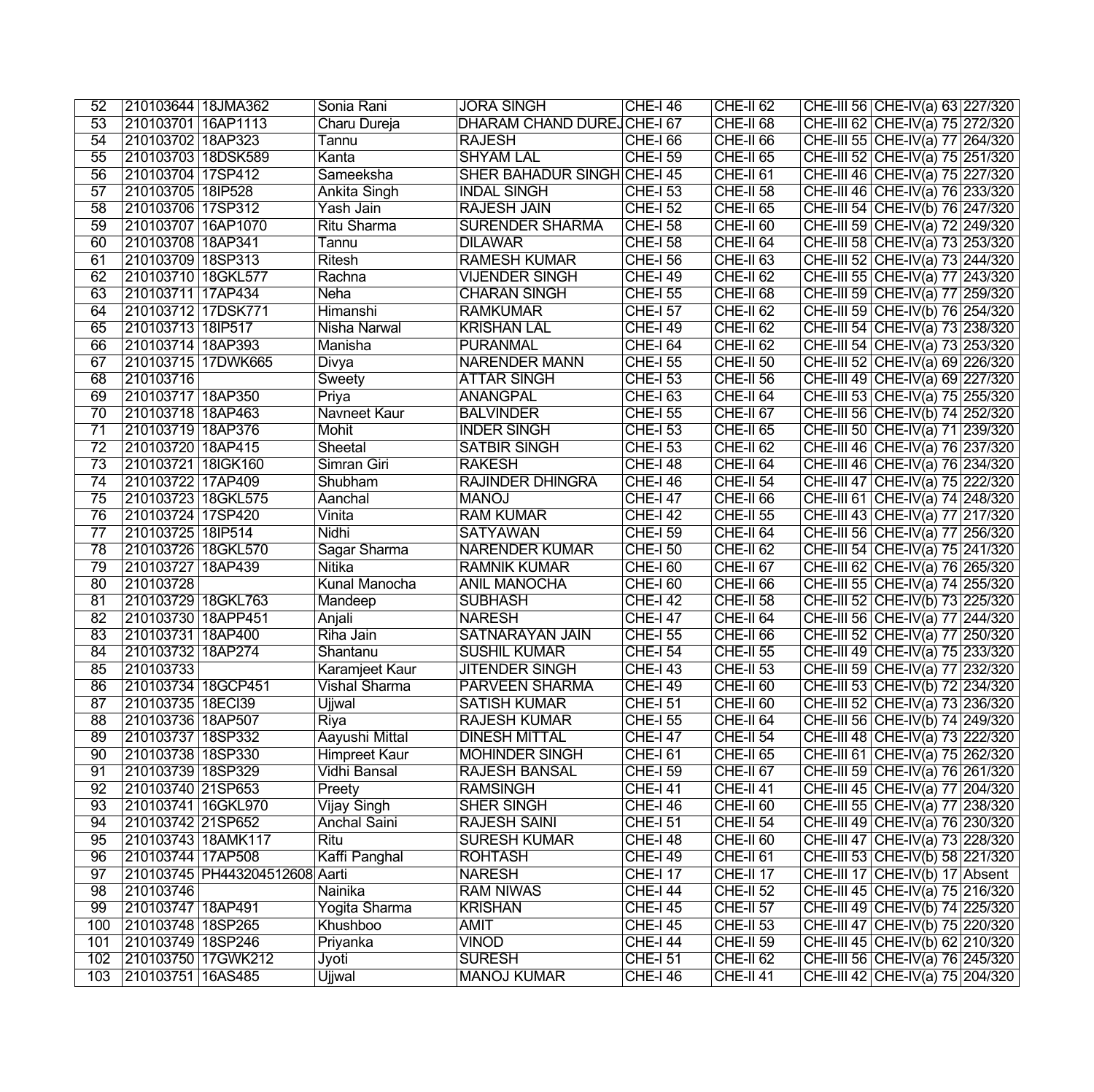| 104              | 210103752   17AP485                     | Asha                            | <b>KARAMVEER</b>                                 | <b>CHE-I 51</b>                   | $CHE-II 58$                | CHE-III 52 CHE-IV(b) 74 235/320                                    |
|------------------|-----------------------------------------|---------------------------------|--------------------------------------------------|-----------------------------------|----------------------------|--------------------------------------------------------------------|
| 105              | 210103753 18AP520                       | Kajal Malik                     | <b>SURENDER MALIK</b>                            | $CHE-I$ 45                        | CHE-II <sub>62</sub>       | CHE-III 58 CHE-IV(b) 71 236/320                                    |
| 106              | 210103754                               | <b>Nisha</b>                    | <b>MANOJ KUMAR</b>                               | <b>CHE-I 56</b>                   | $CHE-II 65$                | CHE-III 55 CHE-IV(a) 76 252/320                                    |
| 107              | 210103755 16IP374                       | Manju                           | <b>TARA SINGH</b>                                | <b>CHE-I 46</b>                   | <b>CHE-II 56</b>           | CHE-III 51 CHE-IV(a) 74 227/320                                    |
| 108              | 210103756 18GKL821                      | Anshul Bamania                  | <b>BISHAMBER KUMAR</b>                           | $CHE-I$ 48                        | $CHE-II 42$                | CHE-III 42 CHE-IV(b) 73 205/320                                    |
| 109              | 210103757 18AP339                       | Preeti                          | <b>BIJENDER</b>                                  | <b>CHE-I 48</b>                   | $CHE-II 48$                | CHE-III 49 CHE-IV(a) 76 221/320                                    |
| 110              | 210103758 17SP302                       | Anju Rani                       | <b>DARSHAN SINGH</b>                             | <b>CHE-143</b>                    | $CHE-II 46$                | CHE-III 42 CHE-IV(b) 72 203/320                                    |
| 111              | 210103759 18ECI26                       | Sagar                           | <b>NARENDER MALIK</b>                            | $CHE-I$ 44                        | <b>CHE-II 55</b>           | CHE-III 51 CHE-IV(a) 74 224/320                                    |
| 112              | 210103760 17GCP445                      | Neelam Rani                     | VIJAY SHANKAR                                    | <b>CHE-I 60</b>                   | $CHE-II 61$                | CHE-III 56 CHE-IV(a) 71 248/320                                    |
| 113              | 210103761 15GNK468                      | Guru Charan                     | <b>RATAN LAL</b>                                 | <b>CHE-I 54</b>                   | $CHE-II 59$                | CHE-III 59 CHE-IV(a) 74 246/320                                    |
| 114              | 210103762 15AP1270                      | Sunil                           | <b>SURAJBHAN</b>                                 | <b>CHE-I 48</b>                   | <b>CHE-II 59</b>           | CHE-III 49 CHE-IV(a) 73 229/320                                    |
| 115              | 210103763 16AS430                       | <b>Karan Singh</b>              | <b>MAHENDER SINGH</b>                            | <b>CHE-143</b>                    | $CHE-II 44$                | CHE-III 43 CHE-IV(a) 73 203/320                                    |
| 116              | 210103764 15GJ923                       | Jigyasha                        | <b>SHRI BHAGWAN</b>                              | <b>CHE-I 50</b>                   | $CHE-II 50$                | CHE-III 51 CHE-IV(b) 73 224/320                                    |
| 117              | 210103765 18AP383                       | Ankush                          | <b>CHAND KARAN</b>                               | <b>CHE-I 54</b>                   | $CHE-II 60$                | CHE-III 50 CHE-IV(a) 75 239/320                                    |
| 118              | 210103801 17DGY311                      | Jashikha                        | <b>RAKESH KUMAR</b>                              | <b>CHE-I 37</b>                   | $CHE-II 57$                | CHE-III 42 CHE-IV(a) 51 187/320                                    |
| 119              | 210103802 18MY398                       | Manisha Rani                    | <b>NAVEEN KUMAR</b>                              | <b>CHE-153</b>                    | $CHE-II 72$                | CHE-III 59 CHE-IV(a) 59 243/320                                    |
| 120              | 210103803 18GBK287                      | Rupawali                        | <b>PAWAN KUMAR</b>                               | <b>CHE-I 49</b>                   | $CHE-II 63$                | CHE-III 58 CHE-IV(a) 61 231/320                                    |
| 121              | 210103804 18GY431                       | Muskan                          | <b>NARINDER KUMAR</b>                            | <b>CHE-I 50</b>                   | CHE-II <sub>60</sub>       | CHE-III 57 CHE-IV(a) 63 230/320                                    |
| 122              | 210103805 18DGY382                      | Ankita Singh                    | <b>SUNIL KUMAR</b>                               | <b>CHE-I 45</b>                   | CHE-II <sub>66</sub>       | CHE-III 62 CHE-IV(a) 63 236/320                                    |
| 123              | 210103806 18MY327                       | Prachi                          | <b>RAMPAL</b>                                    | <b>CHE-I 59</b>                   | CHE-II <sub>68</sub>       | CHE-III 59 CHE-IV(a) 58 244/320                                    |
| 124              | 210103807 18MY476                       | <b>Bhawna Sharma</b>            | <b>PARDEEP KUMAR</b>                             | <b>CHE-I 52</b>                   | <b>CHE-II 55</b>           | CHE-III 57 CHE-IV(b) 76 240/320                                    |
| 125              | 210103808 18GC597                       | Anjli                           | PAWAN KUMAR                                      | <b>CHE-I 45</b>                   | CHE-II <sub>66</sub>       | CHE-III 51 CHE-IV(a) 67 229/320                                    |
| 126              | 210103809 18MY465                       | Aanchal                         | PAWAN KUMAR                                      | <b>CHE-I 45</b>                   | CHE-II <sub>58</sub>       | CHE-III 46 CHE-IV(b) 70 219/320                                    |
| 127              | 210103810 18DGY319                      | Vishu                           | <b>MUKESH KUMAR</b>                              | <b>CHE-I 35</b>                   | CHE-II <sub>51</sub>       | CHE-III 42 CHE-IV(a) 59 187/320                                    |
| 128              | 210103811 18UC394                       | Srishti                         | <b>SURESH KUMAR</b>                              | <b>CHE-I 56</b>                   | CHE-II <sub>63</sub>       | CHE-III 65 CHE-IV(b) 73 257/320                                    |
| 129              | 210103812 18DAP481                      | Gurpeet Dhillon                 | <b>SUKHDEV SINGH</b>                             | <b>CHE-I 39</b>                   | CHE-II 53                  | CHE-III 59 CHE-IV(a) 51 202/320                                    |
| 130              | 210103813 18UC173                       | Ankit                           | <b>MOHINDER SINGH</b>                            | <b>CHE-I 59</b>                   | CHE-II <sub>63</sub>       | CHE-III 64 CHE-IV(b) 76 262/320                                    |
| 131              | 210103814 18GCN586                      | Sachin Saini                    | <b>SUNIL KUMAR</b>                               | <b>CHE-I 44</b>                   | CHE-II 63                  | CHE-III 51 CHE-IV(a) 59 217/320                                    |
| 132              | 210103815 18GCN533                      | Nitin Kumar                     | <b>JAI RAM</b>                                   | $CHE-I$ 55                        | $CHE-II 62$                | CHE-III 54 CHE-IV(a) 64 235/320                                    |
| 133              | 210103816 16DGY431                      | Rushali                         | <b>ANOOP GUPTA</b>                               | <b>CHE-I 57</b>                   | CHE-II 69                  | CHE-III 59 CHE-IV(a) 71 256/320                                    |
| 134              | 210103817 17MY337                       | Himanshu Choudhary NARESH KUMAR |                                                  | $CHE-I$ 36                        | $ $ CHE-II 49              | CHE-III 56 CHE-IV(b) 55 196/320                                    |
| 135              | 210103818 18DGY320                      | Preeti Rani                     | <b>SATISH KUMAR</b>                              | <b>CHE-I 37</b>                   | $ $ CHE-II 51              | CHE-III 42 CHE-IV(a) 60 190/320                                    |
| 136              | 210103819 21MY928                       | Deepanshi Rana                  | <b>DHANPAL SINGH</b>                             | CHE-I 67                          | $ $ CHE-II 70              | CHE-III 62 CHE-IV(a) 67 266/320                                    |
| 137              | 210103820 18GCN544                      | Mitali Devi                     | <b>RAVINDER KUMAR</b>                            | <b>CHE-I 49</b>                   | CHE-II <sub>66</sub>       | CHE-III 56 CHE-IV(a) 63 234/320                                    |
| 138              | 210103821 18DGY367                      | Aanchal                         | <b>NARESH SHARMA</b>                             | $CHE-I$ 56                        | CHE-II <sub>64</sub>       | CHE-III 63 CHE-IV(a) 58 241/320                                    |
| 139              | 210103822 18DGY364                      | Simran                          | <b>SUDESH</b>                                    | $CHE-I$ 42                        | <b>CHE-II 52</b>           | CHE-III 55 CHE-IV(a) 54 203/320                                    |
| $\overline{140}$ | 210103823 18IL249                       | Aanchal                         | <b>RISHI PAL</b>                                 | <b>CHE-I 35</b>                   | $CHE-II 56$                | CHE-III 47 CHE-IV(a) 59 197/320                                    |
| 141              | 210103824 18L230                        | Parul Bharti                    | <b>RAKESH</b>                                    | <b>CHE-161</b>                    | $ $ CHE-II 55              | CHE-III 61 CHE-IV(a) 62 239/320                                    |
| 142              | 210103825 18MY411                       | Vani                            | <b>PAWAN SINGH</b>                               | <b>CHE-I 48</b>                   | $ $ CHE-II 58              | CHE-III 47 CHE-IV(a) 58 211/320                                    |
| 143              | 210103826 18DMK446                      | Ankita                          | <b>NARESH KUMAR</b>                              | CHE-I 63                          | $ $ CHE-II 62              | CHE-III 63 CHE-IV(a) 65 253/320                                    |
| 144              | 210103827 18DGY379                      | Yogita                          | <b>SAKET KUMAR</b>                               | <b>CHE-I 57</b>                   | $ $ CHE-II 53              | CHE-III 62 CHE-IV(a) 52 224/320                                    |
| 145              | 210103828 18GCC455                      | Aakash                          | <b>HARKESH KUMAR</b>                             | <b>CHE-I 32</b>                   | CHE-II 58                  | CHE-III 49 CHE-IV(b) 62 201/320                                    |
| 146              | 210103829 18MY271                       | Sandeep Kumar                   | <b>ANIL KUMAR</b>                                | <b>CHE-I 44</b>                   | CHE-II 59                  | CHE-III 51 CHE-IV(a) 56 210/320                                    |
| 147              | 210103830 18MY481                       | Vaishnavi                       | <b>SANDEEP</b>                                   | <b>CHE-I 57</b>                   | $CHE-II 64$                | CHE-III 65 CHE-IV(b) 72 258/320                                    |
| 148              | 210103831 18GCC397                      | Sahil Kumar                     | <b>SUBHASH KUMAR</b>                             | <b>CHE-I 32</b>                   | $CHE-II 56$                | CHE-III 49 CHE-IV(a) 45 182/320                                    |
| 149              | 210103832 17GKL768                      | Prateek                         | <b>RAJENDER KUMAR</b>                            | <b>CHE-I 38</b>                   | $CHE-II 60$                | CHE-III 53 CHE-IV(a) 63 214/320                                    |
| 150              | 210103833 18GKL788                      | Anjali                          | <b>JASBIR</b>                                    | <b>CHE-161</b>                    | $CHE-II 61$                | CHE-III 59 CHE-IV(b) 75 256/320                                    |
| 151              | 210103834 18GC567                       | Surinder Kaur                   | <b>JASVINDER SINGH</b>                           | <b>CHE-174</b>                    | $CHE-II 74$                | CHE-III 66 CHE-IV(a) $71$ 285/320                                  |
| 152<br>153       | 210103835 18GC593                       | Ravinder Kaur<br>Mansi Sharma   | <b>JASWINDER SINGH</b><br><b>MAMCHAND SHARMA</b> | <b>CHE-174</b>                    | $CHE-II 74$                | CHE-III 67 CHE-IV(a) 70 285/320                                    |
| 154              | 210103836 17DGY371<br>210103837 18MY383 | <b>Harjot Kaur</b>              | <b>HARJEET SINGH</b>                             | <b>CHE-144</b><br><b>CHE-I 64</b> | $CHE-II 53$<br>$CHE-II 64$ | CHE-III 53 CHE-IV(a) 61 211/320<br>CHE-III 62 CHE-IV(a) 66 256/320 |
| 155              |                                         | Komal Kamboj                    | <b>BALJIT SINGH</b>                              |                                   |                            |                                                                    |
|                  | 210103838 15UC512                       |                                 |                                                  | <b>CHE-I 62</b>                   | CHE-II <sub>57</sub>       | CHE-III 63 CHE-IV(b) 73 255/320                                    |